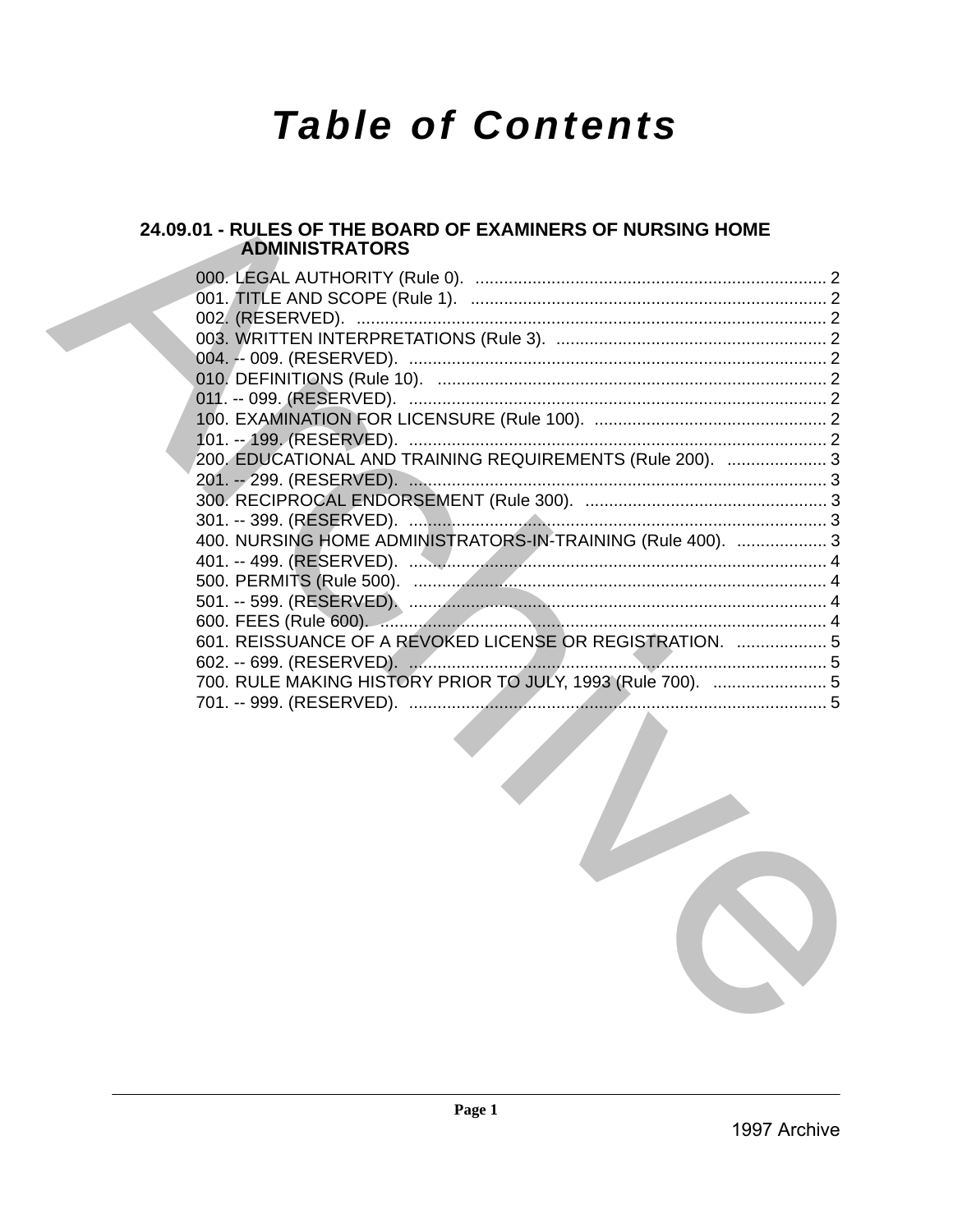#### **IDAPA 24 TITLE 09 Chapter 01**

# <span id="page-1-0"></span>**24.09.01 - RULES OF THE BOARD OF EXAMINERS OF NURSING HOME ADMINISTRATORS**

# <span id="page-1-1"></span>**000. LEGAL AUTHORITY (Rule 0).**

These rules are hereby prescribed and established pursuant to the authority vested in the Board of Examiners of Nursing Home Administrators by the provisions of Section 54-1604, Idaho Code. (7-1-93)

### <span id="page-1-2"></span>**001. TITLE AND SCOPE (Rule 1).**

These rules shall be cited as IDAPA 24, Title 09, Chapter 01, "Rules of the Board of Examiners of Nursing Home Administrators." (7-1-93)

### <span id="page-1-3"></span>**002. (RESERVED).**

### <span id="page-1-4"></span>**003. WRITTEN INTERPRETATIONS (Rule 3).**

The board may have written statements which pertain to the interpretation of the rules of this chapter. Such interpretations, if any, are available for public inspection and copying at cost in the main office of the Bureau of Occupational Licenses.

#### <span id="page-1-5"></span>**004. -- 009. (RESERVED).**

#### <span id="page-1-6"></span>**010. DEFINITIONS (Rule 10).**

01. Board. The Board of Examiners of Nursing Home Administrators as prescribed in Section 54-1601, Idaho Code. (7-1-93)

<span id="page-1-7"></span>**011. -- 099. (RESERVED).**

### <span id="page-1-8"></span>**100. EXAMINATION FOR LICENSURE (Rule 100).**

01. Examination Fee. The examination fee must accompany the application for examination to the Bureau of Occupational Licenses. The examination fee is in addition to the license fee provided for in Section 54-<br>1604, sub-paragraph (g), Idaho Code. (7-1-93) 1604, sub-paragraph  $(g)$ , Idaho Code.

Good Moral Character. Evidence of good moral character on the application form is to be signed by two reputable individuals not more than one of which may be a minister, priest, rabbi, or their equivalent and neither shall be members of the applicant's family. (7-1-93)

03. Content of Exam, Passing Scores. The examination shall be that issued by the National Association of Board of Examiners of Nursing Home Administrators, and an examination pertaining to Idaho law and rules governing nursing homes. The passing of the National Association of Board of Examiners of Nursing Home Administrators examination shall be the scale score passing point as established by NAB. The passing score of the Idaho Laws and Rules Examination shall be seventy-five percent (75%). Idaho Laws and Rules Examination shall be seventy-five percent  $(75\%)$ . 24.69.01 - RULES OF THE BOARD OF EXAMINERS OF NURSING HOME ADMINISTRATORS<br>
1998. LIMÉN LA TRIORITY (Red. 0).<br>
These takes are been considered at the state of the Board of Examine Considered Archives Considered at the Boar

04. Date and Location of Exam, Deadline Date For Filing Application. Examinations shall be held on the second Thursday of January, April and October of each year in the office of the Bureau of Occupational Licenses beginning at 9:30 a.m., unless changed to a later date by Board action setting forth justifiable reasons. Applications received by the Bureau of Occupational Licenses after forty-five (45) days preceding an examination will be scheduled for a subsequent examination. (7-1-93) scheduled for a subsequent examination.

05. Suitability Requirements. An applicant shall be deemed to have met the suitability requirements referred to in Section 54-1605 by compliance with sub-paragraphs 2 or 3 of that section. (7-1-93)

### <span id="page-1-9"></span>**101. -- 199. (RESERVED).**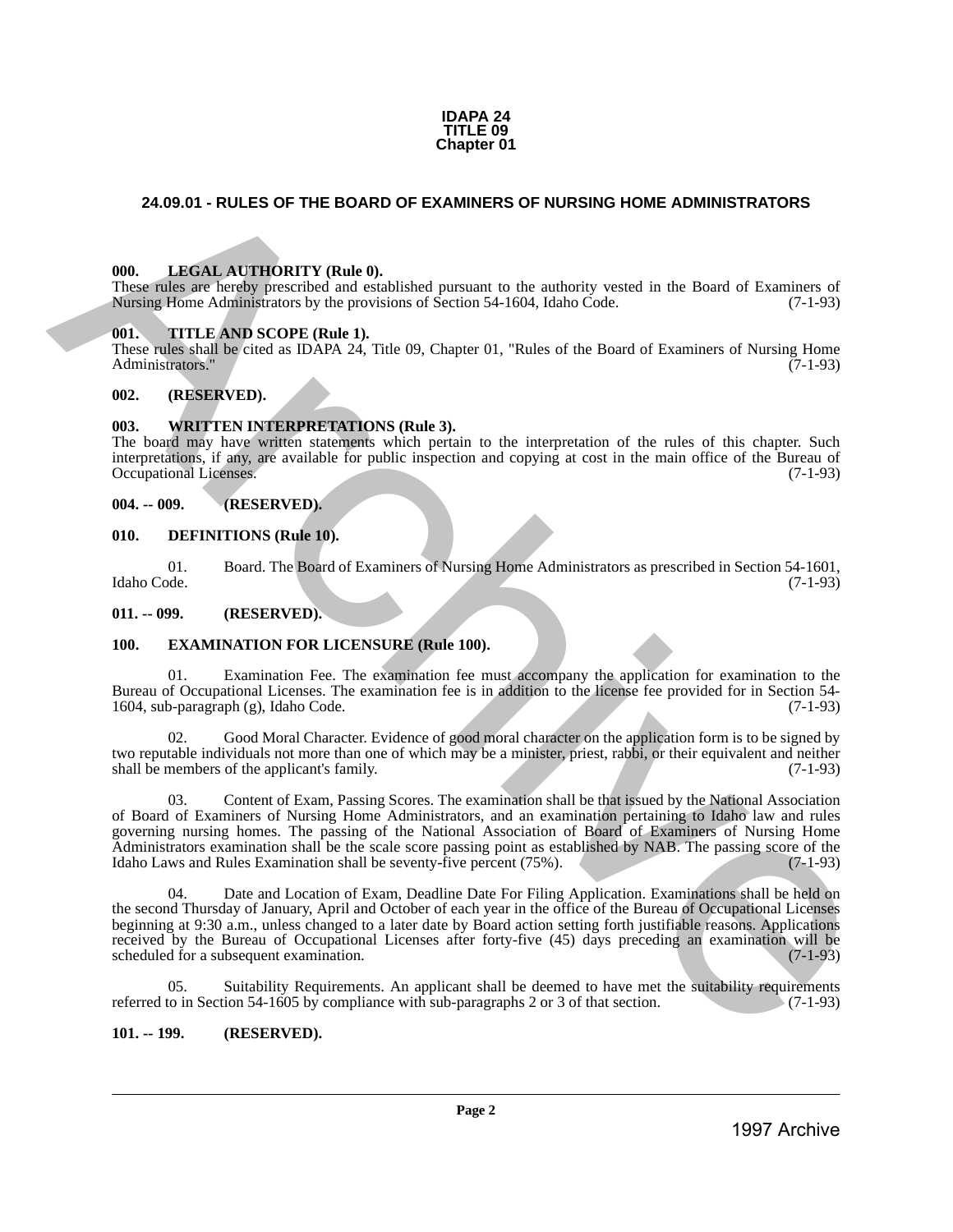# <span id="page-2-0"></span>**200. EDUCATIONAL AND TRAINING REQUIREMENTS (Rule 200).**

# <span id="page-2-1"></span>**201. -- 299. (RESERVED).**

# <span id="page-2-2"></span>**300. RECIPROCAL ENDORSEMENT (Rule 300).**

# <span id="page-2-3"></span>**301. -- 399. (RESERVED).**

# <span id="page-2-4"></span>**400. NURSING HOME ADMINISTRATORS-IN-TRAINING (Rule 400).**

|                 |               | EDUCATIONAL AND TRAINING REQUIREMENTS (Rule 200).                                                                                                                                                                                                                                                                                                                                                                                                                                                                                                          |            |
|-----------------|---------------|------------------------------------------------------------------------------------------------------------------------------------------------------------------------------------------------------------------------------------------------------------------------------------------------------------------------------------------------------------------------------------------------------------------------------------------------------------------------------------------------------------------------------------------------------------|------------|
|                 | 01.           | Educational Requirements. In order to be credited toward the educational requirements of the Act,<br>a seminar or course of study must be relevant to nursing home administration as determined by the Board and<br>sponsored by accredited universities or colleges, State or National health related associations, and/or approved by<br>NCERS (National Continuing Education Review Service).                                                                                                                                                           | $(7-1-93)$ |
|                 | 02.           | Requirements For License Renewal. The department shall refuse to renew a Nursing Home<br>Administrators license unless the required fee is accompanied by evidence of having met the educational and training<br>requirement set forth in these rules on the form provided for that purpose by the Bureau of Occupational Licenses<br>beginning with applications for the 1972 license year.                                                                                                                                                               | $(7-1-93)$ |
|                 | 03.           | Re-Certification. Applicants for re-certification shall be required to attend a minimum of twenty<br>(20) clock hours of courses approved under Subsection 200.01 within the preceding twelve (12) month period.                                                                                                                                                                                                                                                                                                                                           | $(7-1-93)$ |
|                 | 04.           | Credit Received Toward Re-Certification. Credit received toward re-certification may not be used<br>again toward re-certification for another license year.                                                                                                                                                                                                                                                                                                                                                                                                | $(7-1-93)$ |
| $201. - 299.$   |               | (RESERVED).                                                                                                                                                                                                                                                                                                                                                                                                                                                                                                                                                |            |
| 300.            |               | RECIPROCAL ENDORSEMENT (Rule 300).<br>An applicant for licensure by reciprocal endorsement must have received a score in the examination taken in any<br>other state at least equivalent to that required for licensure in Idaho. The examination must be the examination as<br>given by the Idaho Board of Nursing Home Administrators or one that is recognized by the American College of<br>Nursing Home Administrators. The applicant will be required to take and pass the examination pertaining to Idaho<br>law and rules governing nursing homes. | $(7-1-93)$ |
| $301. - 399.$   |               | (RESERVED).                                                                                                                                                                                                                                                                                                                                                                                                                                                                                                                                                |            |
| 400.            |               | NURSING HOME ADMINISTRATORS-IN-TRAINING (Rule 400).                                                                                                                                                                                                                                                                                                                                                                                                                                                                                                        |            |
| administration. | 01.           | Related Health Care Field. "Related health care field" shall mean a field in health care related to                                                                                                                                                                                                                                                                                                                                                                                                                                                        | $(7-1-93)$ |
|                 | 02.           | Trainees. Trainees must work on a full time basis in an Idaho health care facility, preferably a<br>nursing home. Full time shall be a forty (40) hour per week work schedule with consideration for normal leave taken.<br>Failure to comply with this rule or Section 54-1610, Idaho Code, shall not receive credit as a Nursing Home<br>Administrator-In-Training.                                                                                                                                                                                      | $(7-1-93)$ |
|                 | 03.           | Nursing Home Administrator-In-Training Requirements. A Nursing Home Administrator-in-<br>Training shall be required to train in all phases of nursing home administration including the following:                                                                                                                                                                                                                                                                                                                                                         | $(7-1-93)$ |
|                 | a.            | Patient Care.                                                                                                                                                                                                                                                                                                                                                                                                                                                                                                                                              | $(7-1-93)$ |
|                 | b.            | Personnel Management.                                                                                                                                                                                                                                                                                                                                                                                                                                                                                                                                      | $(7-1-93)$ |
|                 | $\mathbf{c}.$ | Financial Management.                                                                                                                                                                                                                                                                                                                                                                                                                                                                                                                                      | $(7-1-93)$ |
|                 | d.            | Marketing-Financial Management.                                                                                                                                                                                                                                                                                                                                                                                                                                                                                                                            | $(7-1-93)$ |
|                 | e.            | Physical-Public Relations.                                                                                                                                                                                                                                                                                                                                                                                                                                                                                                                                 | $(7-1-93)$ |
|                 | f.            | Laws, Regulatory Codes, Resource Management and Governing Regulations.                                                                                                                                                                                                                                                                                                                                                                                                                                                                                     | $(7-1-93)$ |
|                 |               | Trainee Employed in Other Than a Nursing Home. Any trainee employed in a health care facility                                                                                                                                                                                                                                                                                                                                                                                                                                                              |            |
|                 | 04.           | other than a nursing home must spend no less than four $(4)$ , eight-hour $(8)$ days a month in a nursing home with the                                                                                                                                                                                                                                                                                                                                                                                                                                    |            |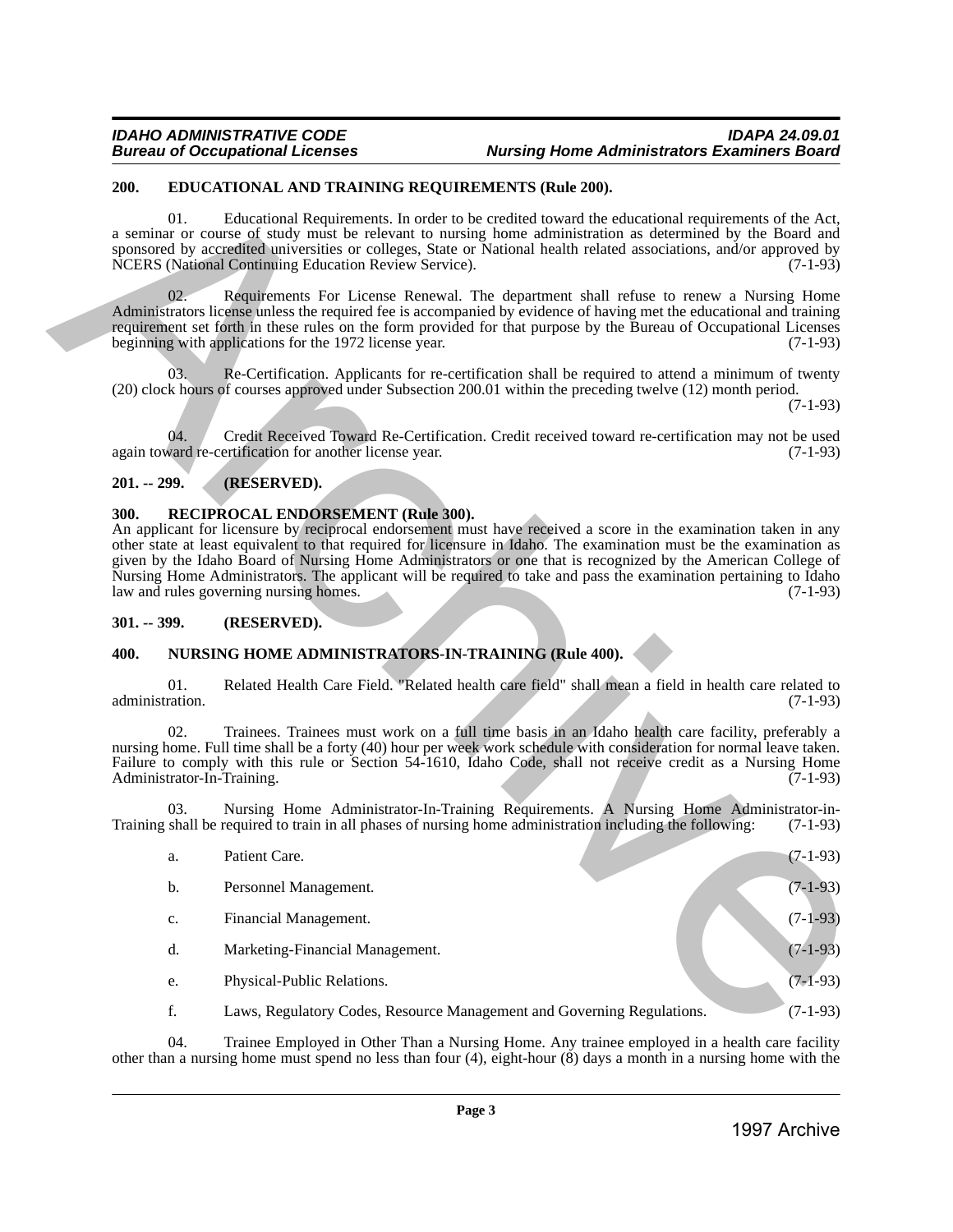# *IDAHO ADMINISTRATIVE CODE IDAPA 24.09.01 Aursing Home Administrators Examiners Board*

trainee's preceptor in a training and/or observational situation in the six areas of nursing home administration as outlined in Subsection 400.03. Quarterly reports must reflect particular emphasis on the six (6) phases of nursing home administration during the time spent in the nursing home. (7-1-93) home administration during the time spent in the nursing home.

a. Quarterly reports for those trainees employed in a nursing home must reflect that the preceptor of the trainee has had personal contact no less than once a month, instructing, assisting and giving assignments as deemed necessary to fulfill the requirements of Subsection 400.03. (7-1-93) deemed necessary to fulfill the requirements of Subsection 400.03.

05. Preceptor Certification. (7-1-93)

a. On and after January 1, 1979, a nursing home administrator who serves as a preceptor for a nursing home administrator-in-training must be certified by the Board of Examiners of Nursing Home Administrators. The<br>Board will certify the Idaho licensed nursing home administrator to be a preceptor who: (7-1-93) Board will certify the Idaho licensed nursing home administrator to be a preceptor who:

i. Is currently practicing as a nursing home administrator or who has practiced a minimum of two (2) ive years as a nursing home administrator; and (7-1-93) consecutive years as a nursing home administrator; and

ii. Who successfully completes a six (6) clock hour preceptor orientation course approved by the Board. (7-1-93)

b. The orientation course will cover the philosophy, requirements and practical application of the nursing home administrator-in-training program and a review of the six  $(6)$  phases of nursing home administration as outlined in Subsection 400.03.  $(7-1-93)$ outlined in Subsection 400.03.

# <span id="page-3-0"></span>**401. -- 499. (RESERVED).**

### <span id="page-3-1"></span>**500. PERMITS (Rule 500).**

01. Requirements For Issuance. A temporary permit may be issued for one (1) year upon application and payment of fees. It may be extended upon request for a period of six (6) months. No more than one (1) temporary permit (and one (1) extension) may be granted to any applicant. (7-1-93) permit (and one  $(1)$  extension) may be granted to any applicant. Hence Street in a European Street in the street in a first in an interior in the street in a first in a first interior (i.e., the street in a first interior (i.e., the street in a first interior interior interior interi

Emergency Permit. An emergency permit may be issued upon application and payment of fees for a period not to exceed ninety (90) days. No more than one (1) emergency permit may be issued to any applicant. A holder of an emergency permit may apply for issuance of a temporary permit. (7-1-93) holder of an emergency permit may apply for issuance of a temporary permit.

03. Issuance of an Emergency Permit Does Not Obligate the Board. Issuance of an emergency permit does not obligate the board to subsequently issue either a license or a temporary permit. Issuance of a subsequent license or permit depends upon a successful application to the Board. (7-1-93)

# <span id="page-3-2"></span>**501. -- 599. (RESERVED).**

### <span id="page-3-3"></span>**600. FEES (Rule 600).**

01. Original License and Annual Renewal Fee. Original Licenses and Annual Renewal (recertification)<br>(7-1-93) Fee - Sixty-five dollars (\$65).

| 02. | Examination Fee. Examination Fee - One hundred fifty dollars (\$150). |  |  |  | $(7-1-93)$ |  |
|-----|-----------------------------------------------------------------------|--|--|--|------------|--|
|-----|-----------------------------------------------------------------------|--|--|--|------------|--|

03. Examination Fee. Reexamination Fee - One hundred dollars (\$100). (7-1-93)

04. Reciprocal Endorsement Fee. Reciprocal Endorsement Fee (in addition to exam fee) - Sixty-five dollars (\$65). dollars (\$65). (7-1-93)

- 05. Temporary Permit Fee. Temporary Permit Fee Sixty-five dollars (\$65). (7-1-93)
- 06. Emergency Permit Fee. Emergency Permit Fee Fifty dollars (\$50). (7-1-93)